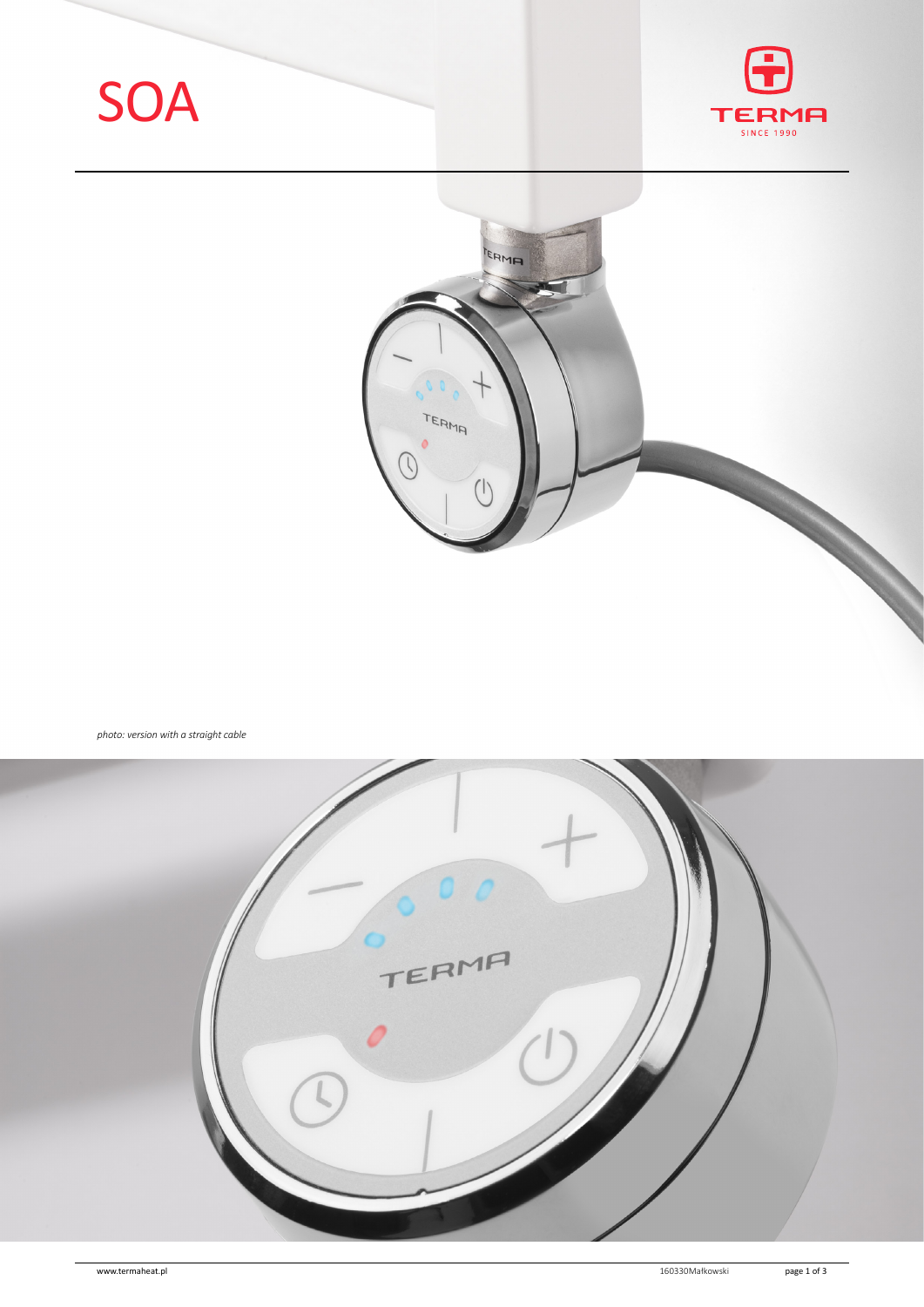# SOA



design: *Katarzyna Molicka i Michał Sowa*

## Functionality:

### Functionality

The SOA heating element offers five heating power settings ranging from 30% to 100 %. The device displays currently set power level. It features a self-regulating PTC heating element. The device has very low power consumption when in standby mode.

#### Dryer Function

The dryer function allows the user to set a higher heating power for two hours, after which, the heater will revert to its previous state.

### Specifications:

Power supply: 230 V / 50 Hz Device protection class: Class II Radiator connection: G 1/2" Ingress protection [IP]: IPx5

#### Intelligent Home Systems

In the event of a power failure the heating device remembers the most recent settings used, which makes it suitable for connection to external timers or intelligent home systems.

#### Safety

The heating element provides frost protection (ANTIFREEZE). Self-regulating PTC heating element provides protection in case of accidental dry running.

#### Design

The version with a straight cable, without a plug, is supplied with a cable masking cover.

#### Colour

Available colours: white, silver, chrome and black. The heating element is also offered in any RAL colour and Terma special colours (including brass and gold), subject to a minimum order of 100 pcs per colour.

## Configurations table:

#### *Example of product code: WE<sup><i>SOAo4 TSMAM* Code elements highlighted in blue</sup> *Model code Packaging code Element power code Colour or finish code*

*Cable type and plug code*

|           | Model   | Power<br>[W] | Packaging     | Colour            | Cable Type                                         |
|-----------|---------|--------------|---------------|-------------------|----------------------------------------------------|
| <b>WE</b> | SOA SOA | 01 100       | F Foil sleeve | 916 White         | $W$ Straight cable with plug                       |
|           |         | 02,200       | $T$ Tube      | SMA Silver        | $M$ Straight cable without plug with masking cover |
|           |         | 03 300       |               | <b>CRO</b> Chrome |                                                    |
|           |         | 04 400       |               | 905 Black         |                                                    |
|           |         | 05 500       |               |                   |                                                    |
|           |         | 06 600       |               |                   |                                                    |
|           |         | 08 800       |               |                   |                                                    |
|           |         | 10 1000      |               |                   |                                                    |
|           |         | 12 1200      |               |                   |                                                    |